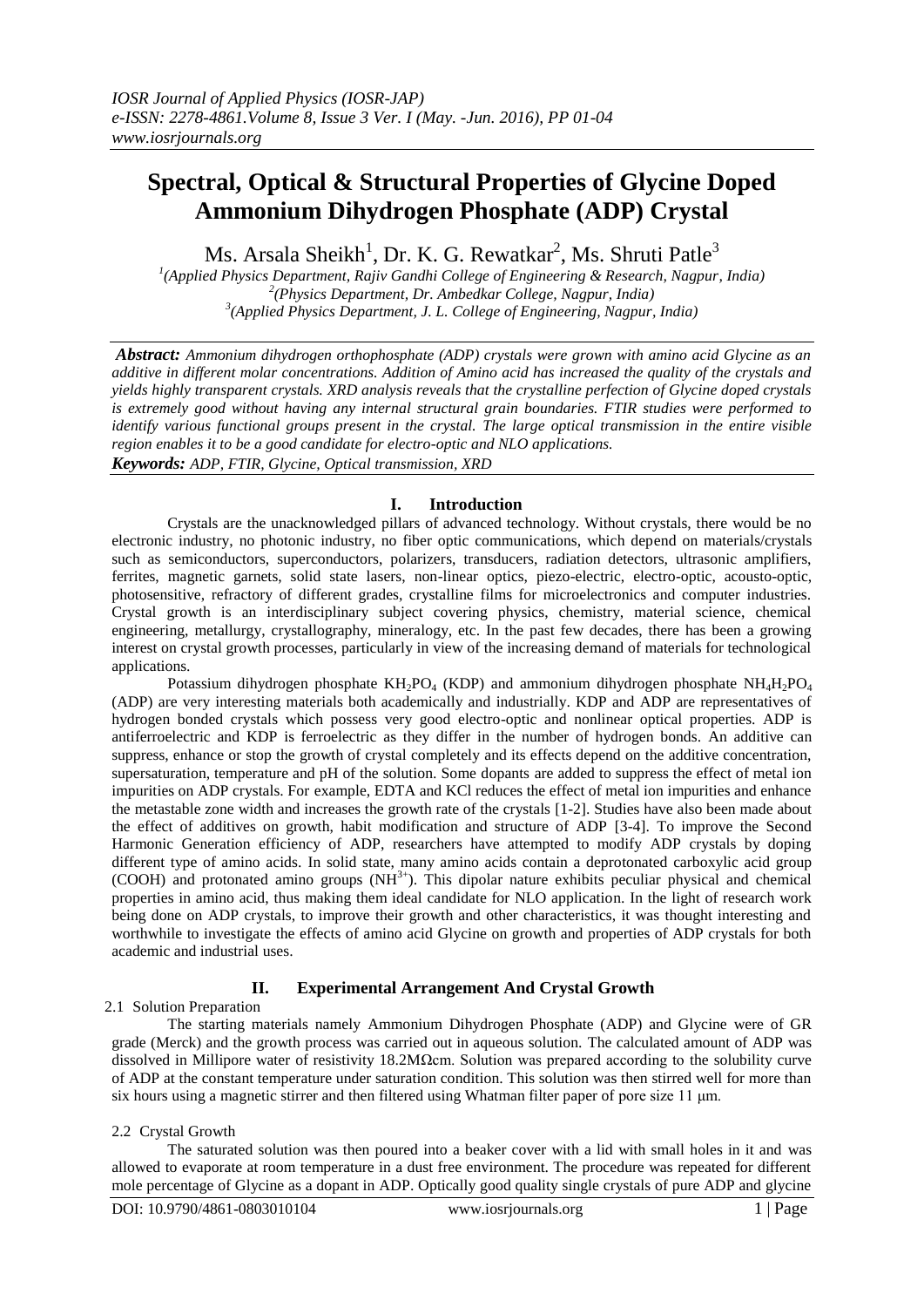doped ADP crystals were harvested in a period of 15 - 25 days. The glycine doped ADP crystals were observed to be more transparent and bigger in size than the conventional grown crystals. The photograph of the as grown crystal of pure and glycine doped ADP is shown in Fig. 1.



Fig.1. Photographs of pure and Glycine doped ADP (GADP) crystals with different concentration (1 mole% to 6 mole%)

# **III. Result And Discussion**

3.1 Powder X-ray Diffraction

The X-ray powder diffraction analysis was used to confirm the physical phase of the product. Grown crystals were ground using a porcelain mortar - pestle in order to determine the crystal phases by X-ray diffraction (XRD). Powder X-ray diffraction studies were carried out using a Bruker AXS D8 Advance  $(\lambda=1.5406 \text{ Å})$  X-ray diffractometer. The powder sample scanned over the range 5-80° at a scan rate of 1°/min. The recorded Powder X-ray diffraction patterns of pure and doped ADP crystals for different concentration of Glycine dopant as 1 mole %, 2 mole %, 3 mole %, 4 mole %, 5 mole% and 6 mole % are shown in Fig. 2.

Well defined Bragg peaks are obtained at specific 2θ angles indicating that crystals are ordered. The powder XRD results reveal that the obtained diffracted peaks are same with pure ADP crystal. The observed prominent peaks of pure and glycine doped ADP are (101), (200), (112), (202), (103), (312), (332), (424) but the intensities of the diffracted peaks are found to be varied. The observed values are in good agreement with the reported values [5-8].



Fig.2. Powder XRD pattern of pure and Glycine doped ADP (GADP) crystals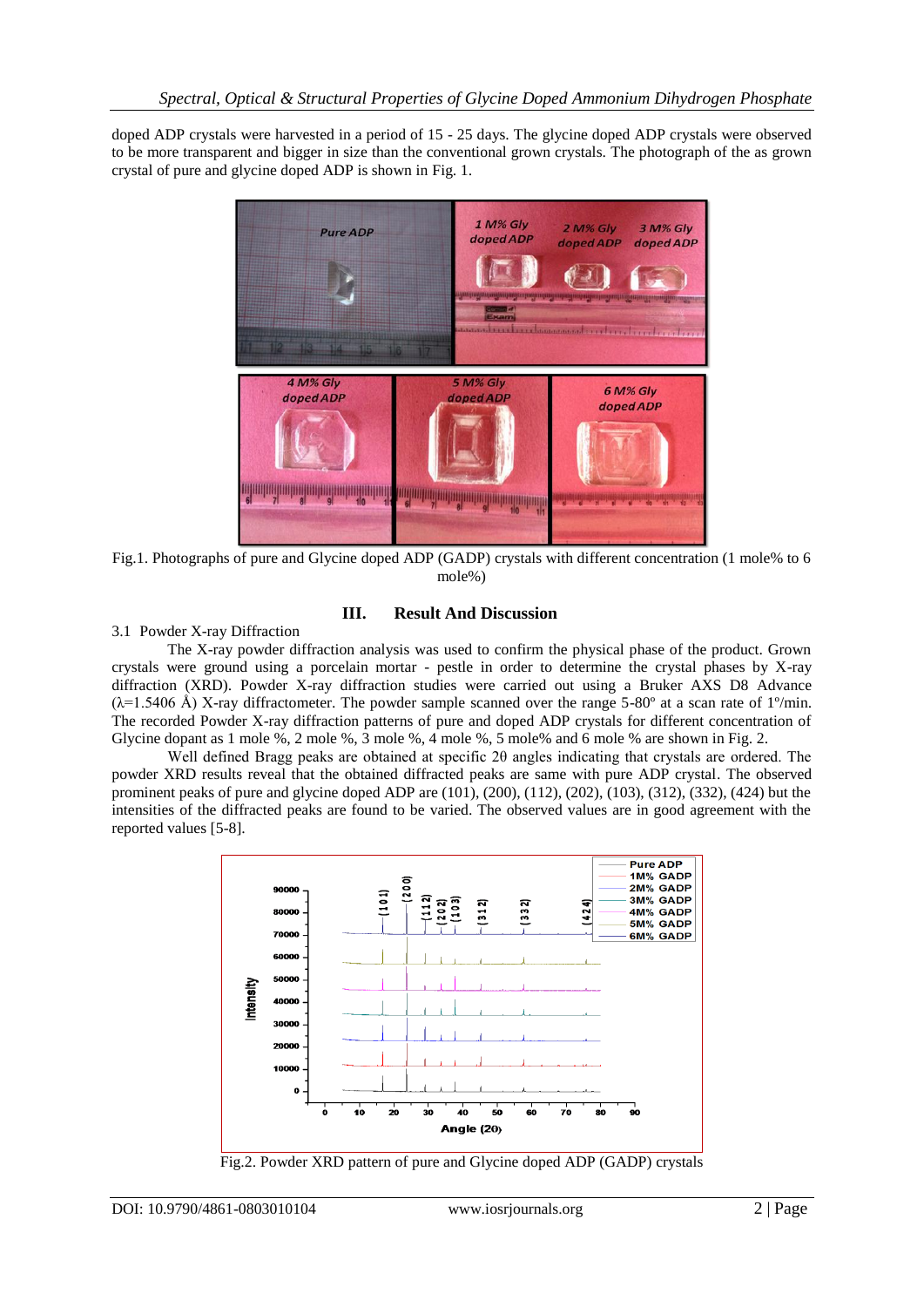# 3.2 FTIR Spectral Analysis

The Fourier Transform Infra Red (FTIR) investigations were also carried out on the powdered samples of ADP. The spectrum was observed from Thermo Nicolet, Avatar 370 spectrophotometer in the region 400 to 4000 cm<sup>-1</sup> using KBr pellet. The functional groups of pure and doped ADP has been identified by the spectrum and matched with the standard spectrum of functional groups. The spectrum confirms the interaction between ADP and organic amino acid by additional peaks corresponds to the functional groups of Glycine [9]. The FTIR spectra of pure ADP and Glycine doped ADP crystals are shown in Fig. 3.



Fig.3. FTIR spectrum of pure and Glycine doped ADP (GADP) crystal

Amino acid doped ADP crystals were studied by many researchers [10-11]. The authors confirmed the interaction between ADP and organic amino acids by observing shift in the peak positions of P-O-H and  $PO<sub>4</sub>$ vibrations compared to pure ADP. In the FT-IR spectrum, the O-H stretching vibration of water happened at 3258.13 cm<sup>-1</sup> and CH<sub>2</sub> stretching mode just below 3000 cm<sup>-1</sup>, bending vibrations of water at 1651.48 cm<sup>-1</sup>, P-O-H stretching at 1098.25 cm<sup>-1</sup>, N-H stretching of ammonia at 2363.52 cm<sup>-1</sup> and the PO<sub>4</sub> vibrations give their peaks at 548.28 and 405  $cm^{-1}$  and are in good agreement with the reported values [12-13].

# 3.3 Optical Transmission Studies

Optical transmission spectra were recorded for the samples obtained from pure as well as additive added crystals grown by the slow evaporation method. The spectra were recorded in the wavelength region from 200 to 1100 nm using Lambda 35 spectrophotometer. C-cut crystal plates with 2mm thickness were used for the study. The UV–Vis spectra recorded for pure and additive added ADP crystals is shown in Fig. 4. It is clear from the figure that the crystals have sufficient transmission in the entire visible and IR region. The optical transparency of the ADP crystal is increased by the addition of Glycine [8]. It has also been observed that the cut off wavelength is the same for pure and additive added ADP crystals [14].